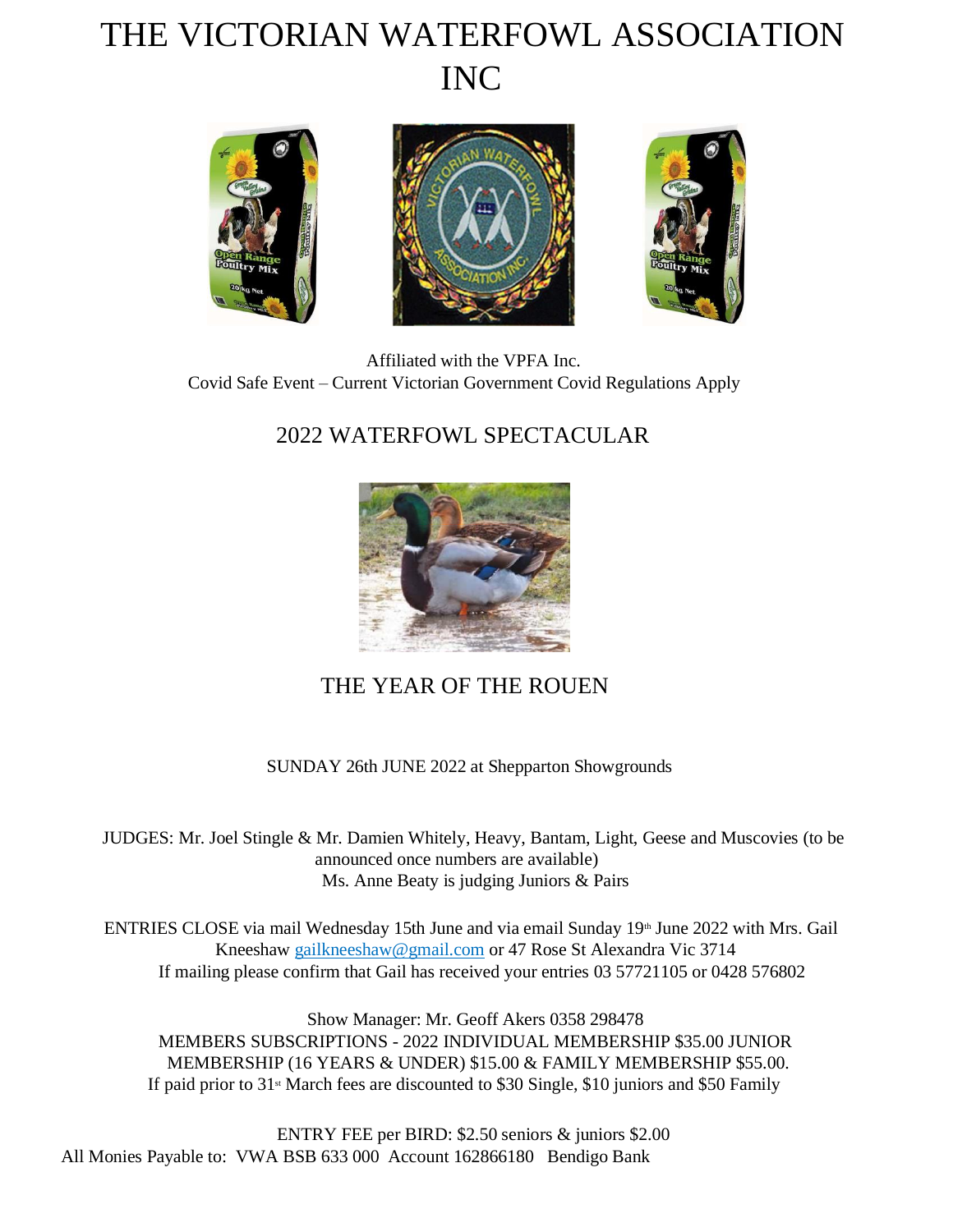## VICTORIAN WATERFOWL ASSOCIATION INC. REGULATIONS

1. All Champions must be first prize winners with the exception of Reserve Champion which may be the exhibit placed second to the Champion.

2 All exhibits must be the bona fide property of the exhibitor.

- 3. Although the greatest care will be taken, the VWA will not be responsible for any mistake, accident, loss, injury or damage from any cause whatsoever.
- 4. The VWA Inc. Committee reserves the right to reject any exhibitor or entry without assigning a reason, under the Rules & Regulations of the VPFA rule 33.
- 5. The VWA Inc. committee Reserves the right to reallocate Judge or Judges.
- 6. Any person or persons causing annoyance by comments on Judges' decisions or by insulting or unseemly behaviour shall be liable to expulsion from the Show and exhibits and/or awards disqualified.
- 7. No person is permitted to handle or interfere with the exhibits after the exhibits are penned without permission from the Show Manager or an Officer of The Association, with the exception of the Judge or Steward when adjudicating.

7A. To avoid any suggestion of conflict of interest, a designated Specials Steward shall accompany the nominated Specials Judge(s) during the judging of Special awards. The Specials Steward shall be selected on the day, by those Officers of the Association who are present, and shall be either the Show Manager or an (other) Officer of the Association. The Specials Steward shall not have a bird in contention for a Special award.

- 8. Exhibits must be penned by 9.00am on the day of the Show for judging at 9.30am and must not be removed before 3.00pm Sunday 26th … But must be removed before 4.30pm. (Rule 8 includes birds exhibited & then sold at the show).
- 9. All Bantams may be pinioned but under current VWA & DEPI of Vic rules do not have to be pinioned.
- 10. Definition of novice: An entry which has never won a prize, exhibited by an exhibitor who has never won a prize in Waterfowl.
- 11. Watering of exhibits at the discretion of the exhibitor. Preferably not before judging of that class. Please supply own drinkers, & please remove prior to judging.
- 12. Judges' decisions are final and no correspondence will be entered into.
- 13. An exhibitor may refer any dispute relating to the conduct of the show & arising on the day of the show to the designated Show Manager. The Show Manager shall refer the matter to an ad hoc Show Dispute Committee for immediate resolution. The Show Dispute Committee shall comprise those Officers & ordinary members of the Committee of the VWA Inc. who are present & the designated Show Manager. The decision of a duly constituted Show Dispute Committee shall apply to that show only & shall be binding on all exhibitors; and
- 14. Any member may seek resolution of any dispute, not resolved to their satisfaction by a Show Dispute Committee, through the grievance procedure set out in division 3 no. 25 of model rules 2012 of the VWA Inc.
- 15. Leg rings other than Royal Show tags are permitted as long as there are no identifying marking, other than numbers.
- 16. Email Entries close Sunday 19<sup>th</sup> June, Mail entries close Wednesday 15<sup>th</sup> June. Once entries have closed no alterations will be accepted. This includes any changes on day of show.
- 17. A junior exhibitor must be 6 years of age & 16 years of age or under and must handle his or her own exhibits on the day of the show. A junior may enter in either Junior or Senior classes but not both.
- 18. Winning birds may be removed for photographic purposes at completion of judging.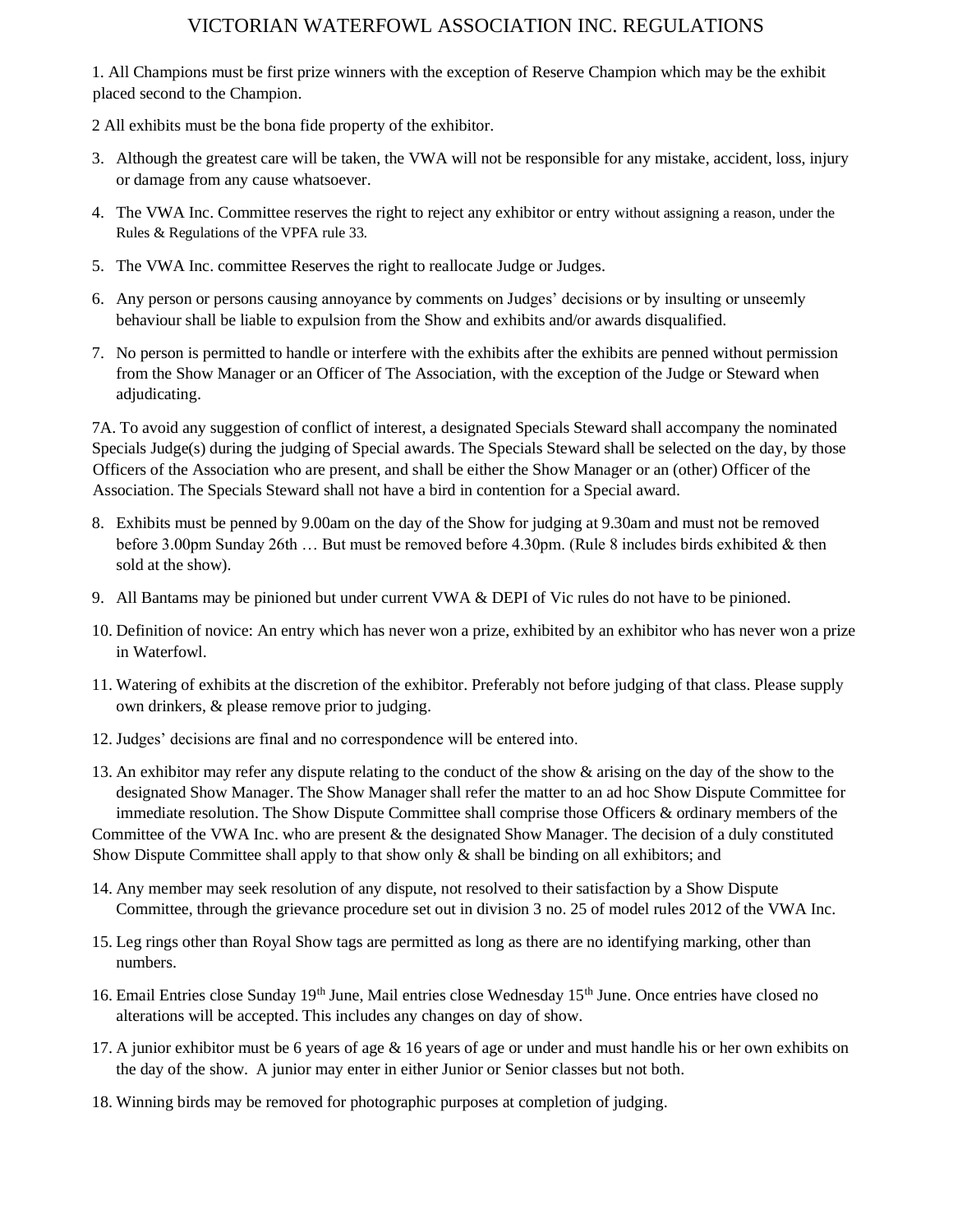#### VWA TROPHIES

CHAMPION BREEDING PAIR RESERVE CHAMPION BREEDING PAIR CHAMPION MUSCOVY RESERVE CHAMPION MUSCOVY

GRAND CHAMPIONWATERFOWL RESERVE GRAND CHAMPION WATERFOWL CHAMPION HEAVY DUCK OR DRAKE RESERVE CHAMPION HEAVY DUCK OR DRAKE CHAMPION LIGHT DUCK OR DRAKE RESERVE CHAMPION LIGHT DUCK OR DRAKE CHAMPION BANTAM DUCK OR DRAKE RESERVE CHAMPION BANTAM DUCK OR DRAKE CHAMPION GOOSE OR GANDER RESERVE CHAMPION GOOSE OR GANDER CHAMPION JUNIOR WATERFOWL RESERVE CHAMPION JUNIOR WATERFOWL

Remainder of trophies as per attached sponsorship sheet attached

#### Grand Champion Waterfowl Mounted Rosette & Trophy with list of Exhibitors – Donated by Lorraine Edgley & Powles Family

#### SPONSORED AWARDS

- SPECIAL ROSETTE DONATED BY THE VPFA for CHAMPION WATERFOWL.
- RESERVE GRAND CHAMPION WATERFOWL TROPHY donated by the Akers Family
- GEO POWLES PERPETUAL for CHAMPION KHAKI CAMPBELL Donated by the Powles Family
- ROGER CUMMINGS PERPETUAL for Champion Goose or Gander Donated by the Roger's Family
- KEN WUST PERPETUAL Trophy for CHAMPION MALLARD
- LORRAINE EDGLEY rosette for CHAMPION JUNIOR VPFA Feature Breed

#### MAJOR VWA ANNUAL AWARDS

- ROY HULL COMMEMORATIVE AWARD for MOST SUCCESSFUL EXHIBITOR
- MOST SUCCESSFUL JUNIOR EXHIBITOR
- CHAMPION INDIVIDUAL BREED EXHIBITOR
- CHAMPION YOUNG WATERFOWL ROSE CITY PERPETUAL TROPHY
- WATERFOWL RESEARCH GROUP CRESTED AWARD

All except Young Waterfowl are awarded over the three major VWA Shows (The Spectacular and our Feature Shows) during 2022; you must show at the Spectacular & at least one of our feature shows at Euroa or Camperdown to be eligible for a Major VWA Annual Award

PENNING – FROM 3.30PM TO 5.30 PM Saturday 25th BY ARRANGEMENT WITH Geoff, OR SHOW DAY FROM 7AM TO 9.00AM. PEN NUMBERS AVAILABLE FROM SHOW MANAGER ON ARRIVAL. SALE BIRDS MAY BE CAGED ON THE SHOW DAY AT THE DISCRETION OF THE SHOW MANAGER IF SPARE CAGES ARE AVAILABLE.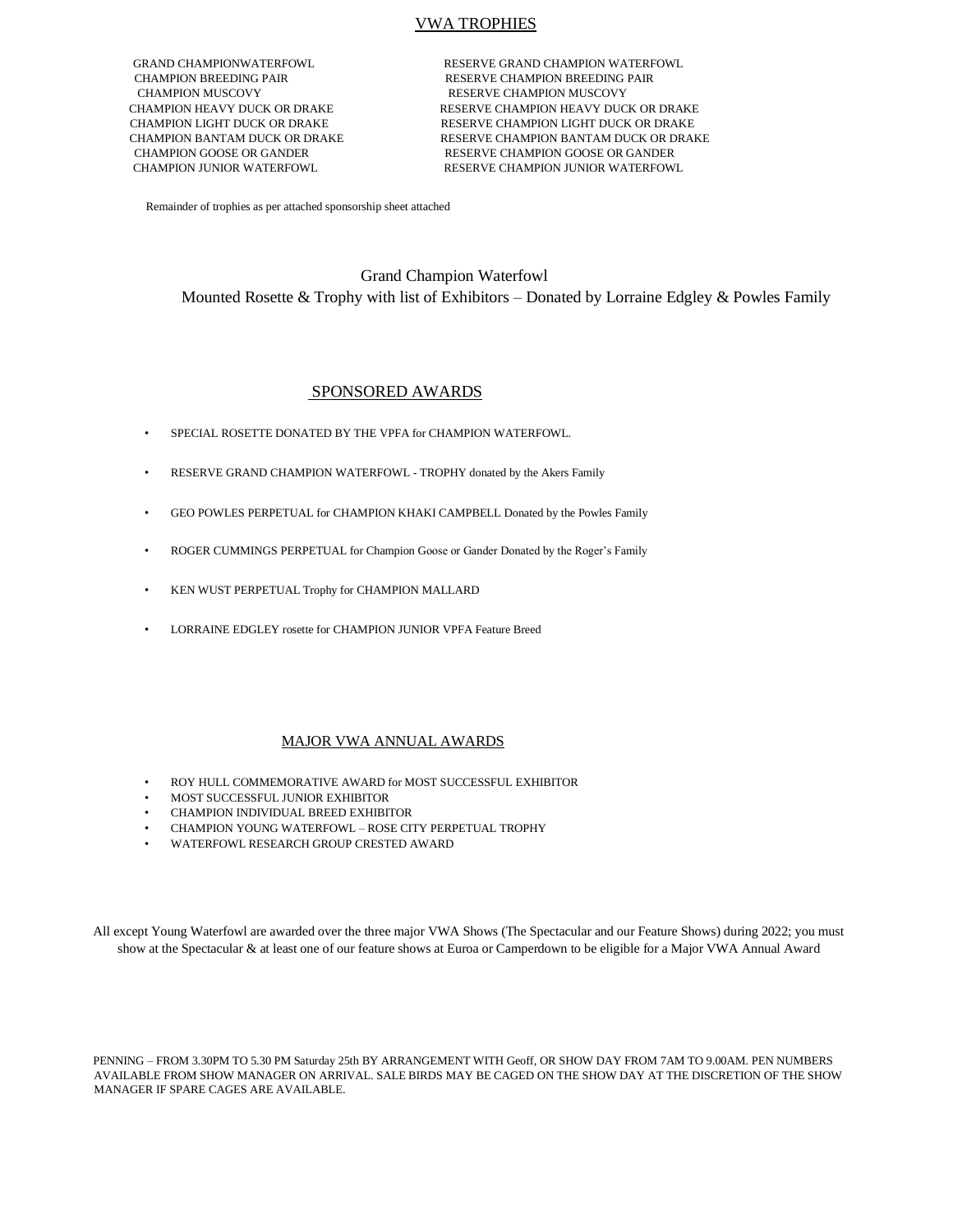### ROSE CITY MOTEL PERPETUAL TROPHY – CHAMPION YOUNG WATERFOWL.

1996 Josh Powell – Buff Orpington, 1997 G & M Akers – Buff Orpington, 1998 Matthew Watson – White Muscovy, 1999 Ben Sexton – Pekin, 2000 David & Gail Kneeshaw – Rouen, 2001 Jim & Sandy Sexton – Normal Mallard, 2002 Allan Jones – Welsh Harlequin, 2003 Allan Jones – Elizabeth Young Duck, 2004 Kathy & Michael Holmes – White Mallard, 2005 Doug Bunn – White Mallard, 2006 Kathy & Michael Holmes – Normal Mallard, 2007 M & K Holmes – Rouen Duck 2008 G & M Akers – White Indian Runner, 2009 G & M Akers - Rouen Duck 2010 G & M Akers - White Indian Runner 2011 Jim Sexton - Silver Mallard 2012 Akers Flock - Rouen Duck 2013 Akers Flock - Rouen Duck 2014 John Blizzard - Rouen Duck 2015 Kathy & Michael Holmes – White Mallard Duck 2016 Akers Flock – Trout Indian Runner Duck 2017 Anne Beaty - Normal Mallard Drake 2018 Akers Flock – White Muscovy Duck 2019 M & K Holmes Normal Mallard Drake 2020 M & K Holmes – White Mallard Duck 2021 Akers Flock – Pekin Duck

Catering in conjunction with Essendon Poultry Club at reasonable prices, breaky, morning tea and lunch

Raffle in conjunction with Essendon Poultry Club please support as these funds assist in pavilion hire

Dinner & Drinks, & Accommodation in Shepparton: A number of exhibitors & the judges will be staying at the Overlander Motel, 97 Benalla Road Shepparton. If you wish to arrange your own accommodation on the Saturday evening you can call The Overlander direct on 03 58 215622. All exhibitors & judges are welcome to attend a dinner at the Overlander Hotel-Motel. Please note numbers and names on entry form to Gail so we can let Pauline Swift book one table together from 6.30pm Saturday evening.

## The Elizabeth 50<sup>th</sup> Anniversary

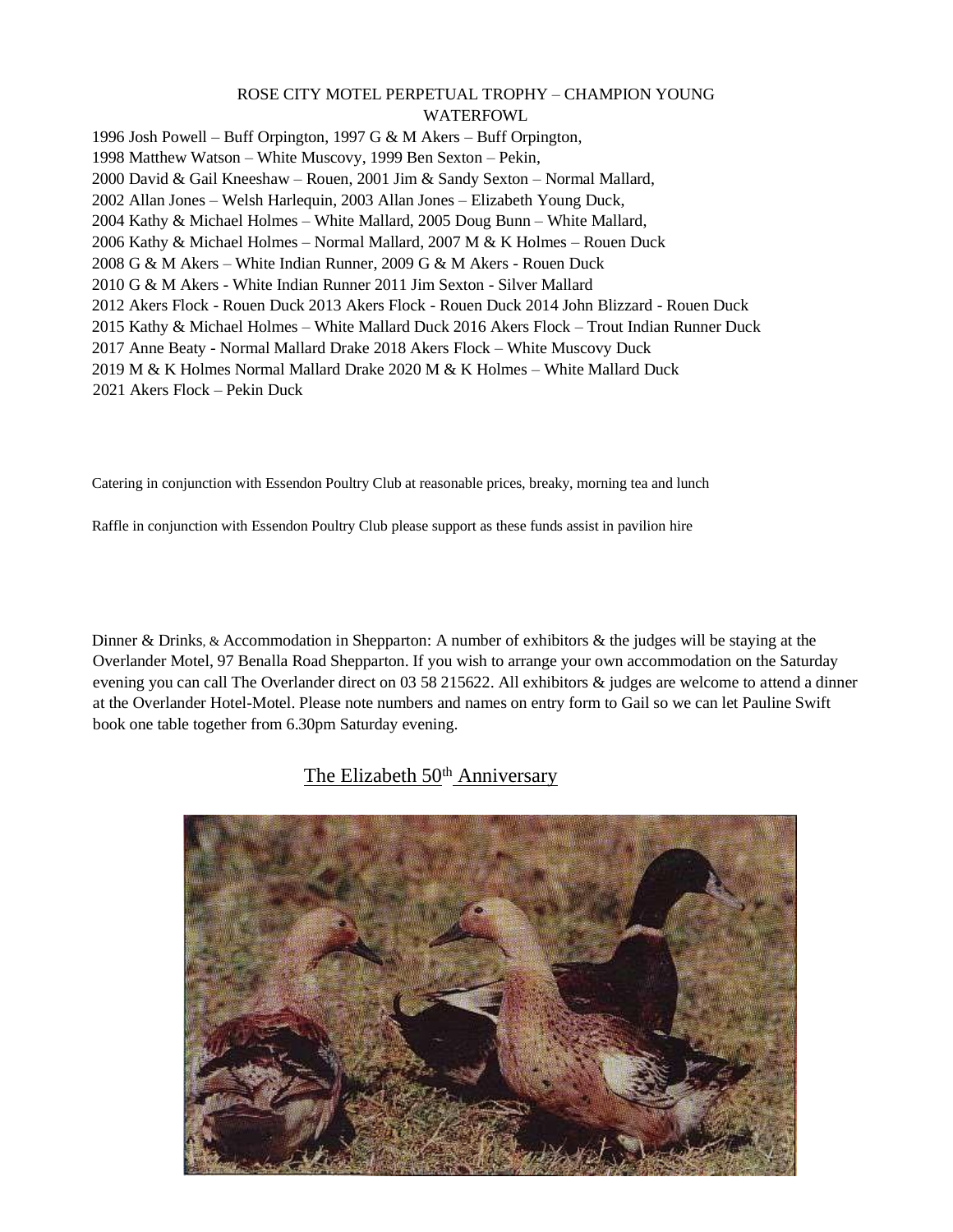#### VWA CHAMPIONSHIP SASHES

CHAMPION BREEDING PAIR **RESERVE CHAMPION BREEDING PAIR** CHAMPION MUSCOVY RESERVE CHAMPION MUSCOVY DRAKE CHAMPION LIGHT DUCK OR DRAKE RESERVE CHAMPION LIGHT DUCK OR DRAKE CHAMPION BANTAM DUCK OR DRAKE<br>CHAMPION GOOSE OR GANDER

#### NOVICE JUNIOR

SUBSCRIPTION TO THE VWA FOR 2022 CHAMPION JUNIOR MUSCOVY CHAMPION NOVICE GOOSE OR GANDER<br>CHAMPION NOVICE MUSCOVY

GRAND CHAMPION WATERFOWL RESERVE GRAND CHAMPION WATERFOWL CHAMPION HEAVY DUCK OR DRAKE RESERVE CHAMPION HEAVY DUCK OR RESERVE CHAMPION BANTAM DUCK OR DRKE RESERVE CHAMPION GOOSE OR GANDER CHAMPION JUNIOR WATERFOWL RESERVE CHAMPION JUNIOR WATERFOWL

Awarded for: CHAMPION JUNIOR HEAVY DUCK OR DRAKE CHAMPION NOVICE DUCK OR DRAKE CHAMPION JUNIOR LIGHT DUCK OR DRAKE CHAMPION JUNIOR BANTAM DUCK OR DRAKE CHAMPION JUNIOR GOOSE OR GANDER

#### FEATURE BREED SASH VPFA Feature Breeds - Rouen

#### BEST of BREED SASHES

MUSCOVY BLACK BLACK BLACK EAST INDIAN

MUSCOVY BLUE & WHITE  $\overline{a}$  australian call – bibbed  $\overline{a}$ MUSCOVY LAVENDER & WHITE AUSTRALIAN CALL - MAGPIE MUSCOVY PIED AUSTRALIAN CALL - MALLARD MUSCOVY WHITE-WINGED BLACK AUSTRALIAN CALL - SILVER

#### LIGHT BREEDS – DUCK or DRAKE BANTAM CRESTED

ABACOT RANGER BANTAM POMMERN BALI BANTAM SAXONY CAMPBELL – DARK BANTAM SILVER APPLEYARD CAMPBELL – KHAKI BANTAM WELSH HARLEQUIN CAMPBELL – WHITE **MALLARD - BLUE FAWN** CRESTED – WHITE MALLARD - BROWN CRESTED – AORC MALLARD - DUSKY ELIZABETH MALLARD - FAWN INDIAN RUNNER – BLACK MALLARD - LACED FAWN INDIAN RUNNER – CHOCOLATE MALLARD - NORMAL INDIAN RUNNER – CINNAMON MALLARD - SILVER INDIAN RUNNER – CUMBERLAND BLUE<br>INDIAN RUNNER – FAWN

INDIAN RUNNER – FAWN & WHITE MALLARD - AOC

#### MUSCOVY – DUCK or DRAKE BANTAM BREEDS – DUCK OF DRAKE

MUSCOVY BLACK & WHITE AUSTRALIAN CALL - APRICOT MALLARD MUSCOVY BLUE AUSTRALIAN CALL - APRICOT SILVER MUSCOVY BRONZE AUSTRALIAN CALL – BLUE MALLARD MUSCOVY BRONZE & WHITE AUSTRALIAN CALL – BLUE SILVER MUSCOVY LAVENDER AUSTRALIAN CALL – DUSKY MALLARD COLOURED MUSCOVY WHITE AUSTRALIAN CALL - PIED MALLARD MUSCOVY AOC AUSTRALIAN CALL - WHITE AUSTRALIAN CALL - AOC BANTAM ORPINGTON MALLARD - WHITE (YELLOW BILLED) MALLARD - WHITE (WHITE BILLED)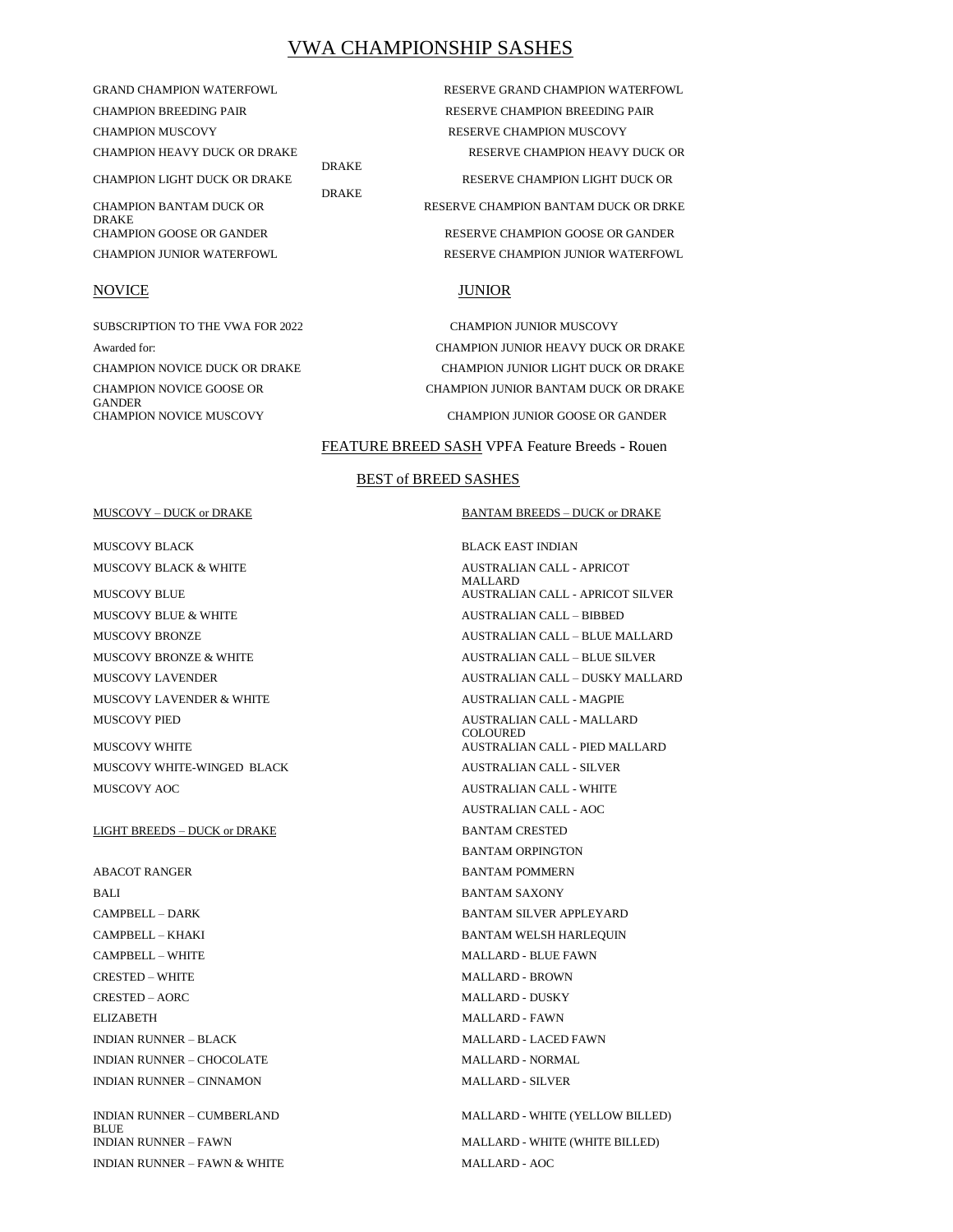INDIAN RUNNER – MALLARD COLOURED INDIAN RUNNER – TROUT INDIAN RUNNER – WHITE INDIAN RUNNER – AOC MAGPIE ORPINGTON – BLUE ORPINGTON – BUFF ORPINGTON – AOC POMMERN WELSH HARLEQUIN LIGHT DUCK OR DRAKE

#### HEAVY BREEDS – DUCK or DRAKE AUSTRALIAN SETTLER

BLUE SWEDISH CHINESE – WHITE CAYUGA EMBDEN PEKIN POMERANIAN ROUEN ROMAN ROUEN - WHITE ROMAN – TUFTED ROUEN CLAIR SEBASTOPOL SAXONY TOULOUSE SILVER APPLEYARD WATERVALE HEAVY DUCK OR DRAKE AOV

GEESE – GOOSE or GANDER AFRICAN BRECON BUFF AYLESBURY CHINESE – BROWN GOOSE OR GANDER AOV

| <b>SCHEDULE OF CLASSES</b> | <b>DRAKE</b> | <b>DUCK</b>    | <b>YOUNG</b> | <b>YOUNG</b>   |
|----------------------------|--------------|----------------|--------------|----------------|
|                            |              |                | <b>DRAKE</b> | <b>DUCK</b>    |
| Muscovy                    |              |                |              |                |
| <b>Muscovy Black</b>       | $\mathbf{1}$ | $\overline{2}$ | 3            | $\overline{4}$ |
| Muscovy Black & White      | 5            | 6              | 7            | 8              |
| Muscovy Blue               | 9            | 10             | 11           | 12             |
| Muscovy Blue & White       | 13           | 14             | 15           | 16             |
| <b>Muscovy Bronze</b>      | 17           | 18             | 19           | 20             |
| Muscovy Bronze & White     | 21           | 22             | 23           | 24             |
| Muscovy Lavender           | 25           | 26             | 27           | 28             |
| Muscovy Lavender & White   | 29           | 30             | 31           | 32             |
| Muscovy Pied               | 33           | 34             | 35           | 36             |
| Muscovy White              | 37           | 38             | 39           | 40             |
| Muscovy White-Winged Black | 41           | 42             | 43           | 44             |
| Muscovy A.O.C. *           | 45           | 46             | 47           | 48             |
|                            |              |                |              |                |
| <b>Heavy Breeds</b>        |              |                |              |                |
|                            |              |                |              |                |
| Aylesbury                  | 49           | 50             | 51           | 52             |
| <b>Blue Swedish</b>        | 53           | 54             | 55           | 56             |
| Cayuga                     | 57           | 58             | 59           | 60             |
| Pekin                      | 61           | 62             | 63           | 64             |
| Rouen                      | 65           | 66             | 67           | 68             |

Rouen - White 69 70 71 72

BANTAM DUCK OR DRAKE AOV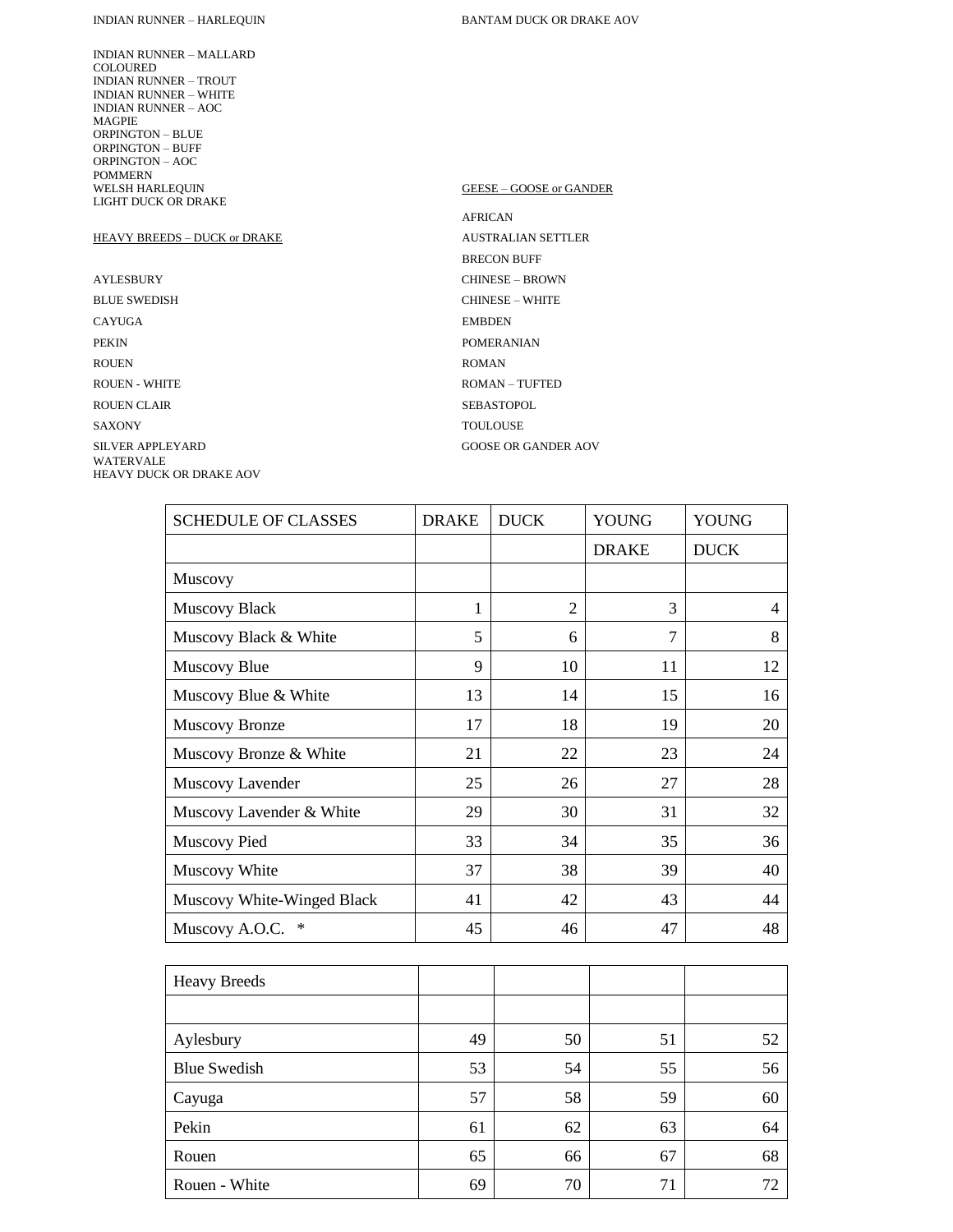| Rouen Clair          | 73 | 74 | 75 | 76 |
|----------------------|----|----|----|----|
| Saxony               | 77 | 78 | 79 | 80 |
| Silver Appleyard     | 81 | 82 | 83 | 84 |
| Watervale            | 85 | 86 | 87 | 88 |
| Heavy Breed A.O.V. * | 89 | 90 | 91 | 92 |

| <b>Light Breeds</b>                     |     |     |     |     |
|-----------------------------------------|-----|-----|-----|-----|
|                                         |     |     |     |     |
| <b>Abacot Ranger</b>                    | 93  | 94  | 95  | 96  |
| Bali                                    | 97  | 98  | 99  | 100 |
| Campbell - Dark                         | 101 | 102 | 103 | 104 |
| Campbell - Khaki                        | 105 | 106 | 107 | 108 |
| Campbell - White                        | 109 | 110 | 111 | 112 |
| Crested - White                         | 113 | 114 | 115 | 116 |
| $\ast$<br>Crested - A.O.R.C.            | 117 | 118 | 119 | 120 |
| Elizabeth                               | 121 | 122 | 123 | 124 |
| <b>Indian Runner - Black</b>            | 125 | 126 | 127 | 128 |
| Indian Runner - Chocolate               | 129 | 130 | 131 | 132 |
| Indian Runner - Cinnamon                | 133 | 134 | 135 | 136 |
| Indian Runner - Cumberland Blue         | 137 | 138 | 139 | 140 |
| <b>Indian Runner - Fawn</b>             | 141 | 142 | 143 | 144 |
| Indian Runner - Fawn & White            | 145 | 146 | 147 | 148 |
| Indian Runner - Harlequin               | 149 | 150 | 151 | 152 |
| <b>Indian Runner - Mallard Coloured</b> | 153 | 154 | 155 | 156 |
| <b>Indian Runner - Trout</b>            | 157 | 158 | 159 | 160 |
| <b>Indian Runner - White</b>            | 161 | 162 | 163 | 164 |
| $\ast$<br>Indian Runner - A.O.C.        | 165 | 166 | 167 | 168 |
| Magpie                                  | 169 | 170 | 171 | 172 |
| Orpington - Blue                        | 173 | 174 | 175 | 176 |
| Orpington - Buff                        | 177 | 178 | 179 | 180 |
| $\star$<br>Orpington - A.O.C.           | 181 | 182 | 183 | 184 |
| Pommern                                 | 185 | 186 | 187 | 188 |
| Welsh Harlequin                         | 189 | 190 | 191 | 192 |
| $\ast$<br>Light Breed A.O.V.            | 193 | 194 | 195 | 196 |

| <b>Bantam Breeds</b>              |     |     |     |     |
|-----------------------------------|-----|-----|-----|-----|
|                                   |     |     |     |     |
| <b>Black East Indian</b>          | 197 | 198 | 199 | 200 |
| Australian Call - Apricot Mallard | 201 | 202 | 203 | 204 |
| Australian Call - Apricot Silver  | 205 | 206 | 207 | 208 |
| Australian Call - Bibbed          | 209 | 210 | 211 | 212 |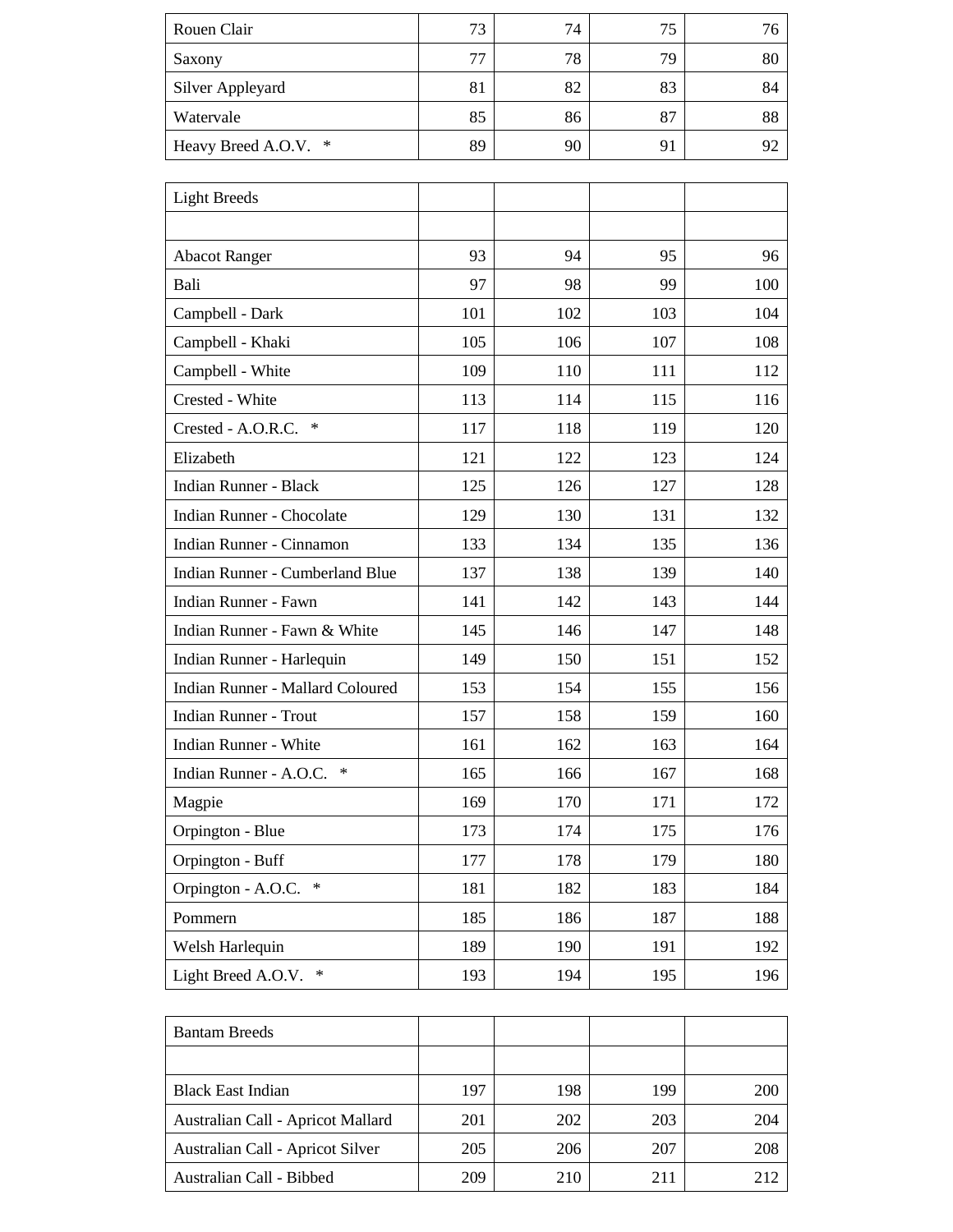| Australian Call - Blue Mallard     | 213 | 214 | 215 | 216 |
|------------------------------------|-----|-----|-----|-----|
| Australian Call - Blue Silver      | 217 | 218 | 219 | 220 |
| Australian Call - Dusky Mallard    | 221 | 222 | 223 | 224 |
| Australian Call - Magpie           | 225 | 226 | 227 | 228 |
| Australian Call - Mallard coloured | 229 | 230 | 231 | 232 |
| Australian Call - Pied Mallard     | 233 | 234 | 235 | 236 |
| Australian Call - Silver           | 237 | 238 | 239 | 240 |
| Australian Call - White            | 241 | 242 | 243 | 244 |
| $\ast$<br>Australian Call - A.O.C. | 245 | 246 | 247 | 248 |
| <b>Bantam Crested</b>              | 249 | 250 | 251 | 252 |
| <b>Bantam Orpington</b>            | 253 | 254 | 255 | 256 |
| <b>Bantam Pommern</b>              | 257 | 258 | 259 | 260 |
| <b>Bantam Saxony</b>               | 261 | 262 | 263 | 264 |
| <b>Bantam Silver Appleyard</b>     | 265 | 266 | 267 | 268 |
| Bantam Welsh Harlequin             | 269 | 270 | 271 | 272 |
| Mallard - Blue-Fawn                | 273 | 274 | 275 | 276 |
| Mallard - Brown                    | 277 | 278 | 279 | 280 |
| Mallard - Dusky                    | 281 | 282 | 283 | 284 |
| Mallard - Fawn                     | 285 | 286 | 287 | 288 |
| Mallard - Laced Fawn               | 289 | 290 | 291 | 292 |
| Mallard - Normal                   | 293 | 294 | 295 | 296 |
| Mallard - Silver                   | 297 | 298 | 299 | 300 |
| Mallard - White (Yellow Billed)    | 301 | 302 | 303 | 304 |
| Mallard - White (White Billed)     | 305 | 306 | 307 | 308 |
| Mallard - A.O.C.<br>$\ast$         | 309 | 310 | 311 | 312 |
| Bantam Breed A.O.V.<br>$\ast$      | 313 | 314 | 315 | 316 |

| Geese                     |     |     |     |     |
|---------------------------|-----|-----|-----|-----|
|                           |     |     |     |     |
| African                   | 317 | 318 | 319 | 320 |
| <b>Australian Settler</b> | 321 | 322 | 323 | 324 |
| <b>Brecon Buff</b>        | 325 | 326 | 327 | 328 |
| Chinese - Brown           | 329 | 330 | 331 | 332 |
| Chinese - White           | 333 | 334 | 335 | 336 |
| Embden                    | 337 | 338 | 339 | 340 |
| Pomeranian                | 341 | 342 | 343 | 344 |
| Roman                     | 345 | 346 | 347 | 348 |
| Roman - Tufted            | 349 | 350 | 351 | 352 |
| Sebastopol                | 353 | 354 | 355 | 356 |
| Toulouse                  | 357 | 358 | 359 | 360 |
| Geese A.O.V.<br>$\ast$    | 361 | 362 | 363 | 364 |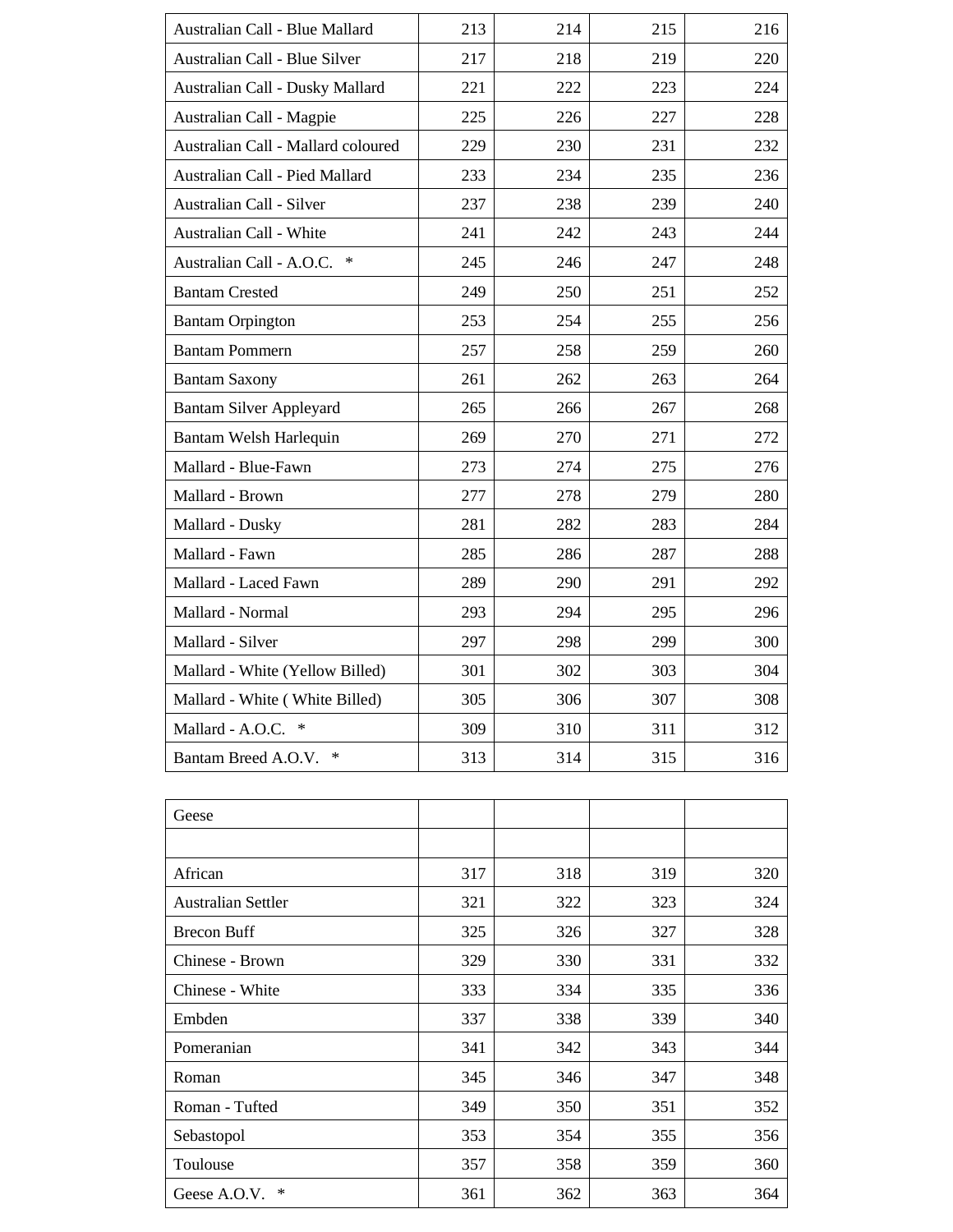| <b>Breeding Pairs</b> |     |
|-----------------------|-----|
|                       |     |
| <b>Muscovy Pair</b>   | 365 |
| <b>Heavy Pair</b>     | 366 |
| Light Pair            | 367 |
| <b>Bantam Pair</b>    | 368 |
| Geese Pair            | 369 |
| Junior Pair           | 370 |

### \*PLEASE STATE BREED OR VARIETY IN A.O.V. & COLOUR IN A.O.C. CLASSES

A.O.V. - ANY OTHER VARIETY A.O.C. - ANY OTHER COLOUR A.R.C. - ANY RECOGNISED **COLOUR** A.O.R.C. - ANY OTHER RECOGNISED COLOUR As specified in the "Australian Poultry Standards" (2nd Edition)

### JUNIORS TO ENTER AS PER ABOVE CLASSES BUT PLACE "J" AGAINST CLASS NUMBER NOVICE TO ENTER AS PER ABOVE CLASSES BUT PLACE "N" AGAINST CLASS NUMBER

Waterfowl egg Classes are to be entered via Essendon Poultry Club Schedule. Please contact Pauline Swift for a schedule or Anne Beaty is taking entries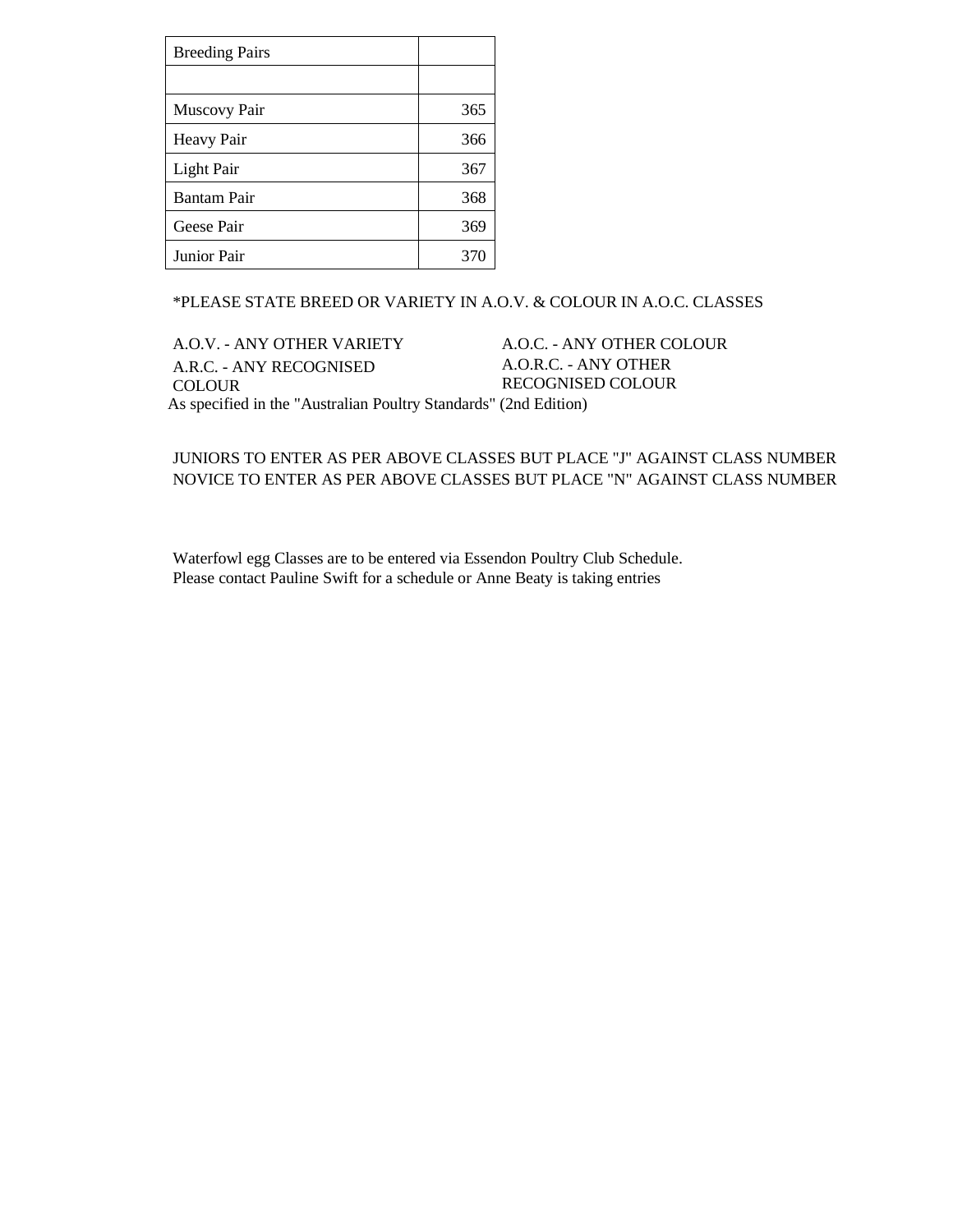|                                    | <b>VWA SPONSORSHIP PAGE</b>      |                                         |                                                     |
|------------------------------------|----------------------------------|-----------------------------------------|-----------------------------------------------------|
| Champion Waterfowl                 | Mounted Rosette to the value     | Lorraine<br>Powles<br>Edgley,<br>Family |                                                     |
|                                    | \$200 & bag of Green Valley Feed | Green Valley Feed                       |                                                     |
| <b>Reserve Champion Waterfowl</b>  | \$100                            | <b>Akers Family</b>                     |                                                     |
| Third Best in Show                 | \$50                             | Ray Mathieson                           |                                                     |
| <b>Champion Heavy Breed</b>        | \$50                             | <b>Braham Metry</b>                     |                                                     |
| Reserve Champion Heavy Breed       | \$25                             | Heidi Marshall                          |                                                     |
| <b>Champion Light Breed</b>        | \$50                             | Ducknuts                                |                                                     |
| Reserve Champion Light Breed       | \$25                             | Daniel Lawton                           |                                                     |
| Champion Bantam                    | \$50                             | Danny Ben & Gez Farruga                 |                                                     |
| Reserve Champion Bantam            | \$25                             | Daniel Lawton                           |                                                     |
| <b>Champion Muscovy</b>            | \$50                             | <b>Greg Vonarx</b>                      |                                                     |
| Reserve Champion Muscovy           | \$25                             | Andrew Brown                            | Payments to be made to<br>VWA Inc. before 30th June |
| Champion Goose or Gander           | Perpetual Shield                 | <b>Cummings Family</b>                  | 2022. Bank details:                                 |
| Champion Goose or Gander           | \$50                             | John Hunt                               | Bendigo Bank BSB 633                                |
| Reserve Champion Goose or Gander   | \$25                             | <b>Andrew Brown</b>                     | 108 Ac 1628 66180                                   |
| Champion Junior                    | Rosette                          | Lorraine Edgley                         | Please email Michael                                |
| Champion Junior                    | \$50                             | Michael & Kathy Holmes                  | Holmes with your                                    |
| Reserve Champion Junior            | \$25                             | FowlAntices                             | sponsorship requests at                             |
| Champion Breeding Pair             | \$50                             | Daniel Lawton                           | mholmes@financ                                      |
| Reserve Champion Breeding Pair     | \$25                             | Andy Flett                              |                                                     |
| <b>Best Aylesbury</b>              | \$20                             | Heidi Fagan                             |                                                     |
| <b>Best Blue Swedish</b>           | \$20                             | Anne Beaty                              |                                                     |
| Best Cayuga                        | \$20                             | Anne Beaty                              |                                                     |
| <b>Best Pekin</b>                  | \$20                             | K & K Hancock                           |                                                     |
| <b>Best Rouen</b>                  | \$20                             | <b>Bob Graham</b>                       |                                                     |
| Best Silver Appleyard              | \$20                             | Anne Beaty                              |                                                     |
| <b>Best Heavy AORV</b>             | \$20                             |                                         |                                                     |
| <b>Best Standard Crested</b>       | \$20                             | Lorraine Edgley                         |                                                     |
| Champion Khaki Campbell            | Perpetual Shield                 | Powels Family                           |                                                     |
| Best Khaki Campbell                | \$20                             | Neil Penny                              |                                                     |
| <b>Best Campbell AORC</b>          | \$20                             |                                         |                                                     |
| <b>Best Elizabeth</b>              | \$20                             | Luke Dowling                            |                                                     |
| <b>Best White Runner</b>           | \$20                             | <b>Brian Bennet</b>                     |                                                     |
| <b>Best Runner AORC</b>            | \$20                             | FowlAntices                             |                                                     |
| <b>Best Orpington Standard</b>     | \$20                             | Anne Beaty                              |                                                     |
| Best Welsh Harlequin               | \$20                             | Julie Peacock                           |                                                     |
| <b>Best Light Breed AORV</b>       | \$20                             | Doug Wilson                             |                                                     |
| Champion Bantam other than Mallard | \$20                             | Ray Mathieson                           |                                                     |
| Champion Call                      | Trophy                           | John Blizzard                           |                                                     |
| Best Australian Call White         | \$20                             | Dale Ashton                             |                                                     |
| <b>Best Australian Call AORC</b>   | \$20                             | Neil Penny                              |                                                     |
| <b>Champion Mallard</b>            | Perpetual Shield                 | The late Ken Wust                       |                                                     |
| <b>Best Mallard Normal</b>         | \$20                             | Andy Flett                              |                                                     |
| <b>Best Mallard White</b>          | \$20                             | JC Waterfowl                            |                                                     |
| <b>Best Mallard AORC</b>           | \$20                             | Ray Mathieson                           |                                                     |
| <b>Best Black East Indian</b>      | \$20                             | Anne Beaty                              |                                                     |
| Best Silver Appleyard Bantam       | \$20                             | FowlAntices                             |                                                     |
| <b>Best Saxony Bantam</b>          | \$20                             | Dale Ashton                             |                                                     |
| <b>Best Orpington Bantam</b>       | \$20                             |                                         |                                                     |
| <b>Best AORV Bantam</b>            | \$20                             |                                         |                                                     |
| <b>Best White Muscovy</b>          | \$20                             | Michael & Kathy Holmes                  |                                                     |
| Best Black & White Muscovy         | \$20                             | Ian Graham                              |                                                     |
| <b>Best Muscovy AORC</b>           | \$20                             |                                         |                                                     |
| <b>Best Chinese</b>                | \$20                             | Dylan Summerhill                        |                                                     |
| <b>Best Toulouse</b>               | \$20                             | Dylan Summerhill                        |                                                     |
| Best Goose or Gander AORV          | \$20                             | Dylan Summerhill                        |                                                     |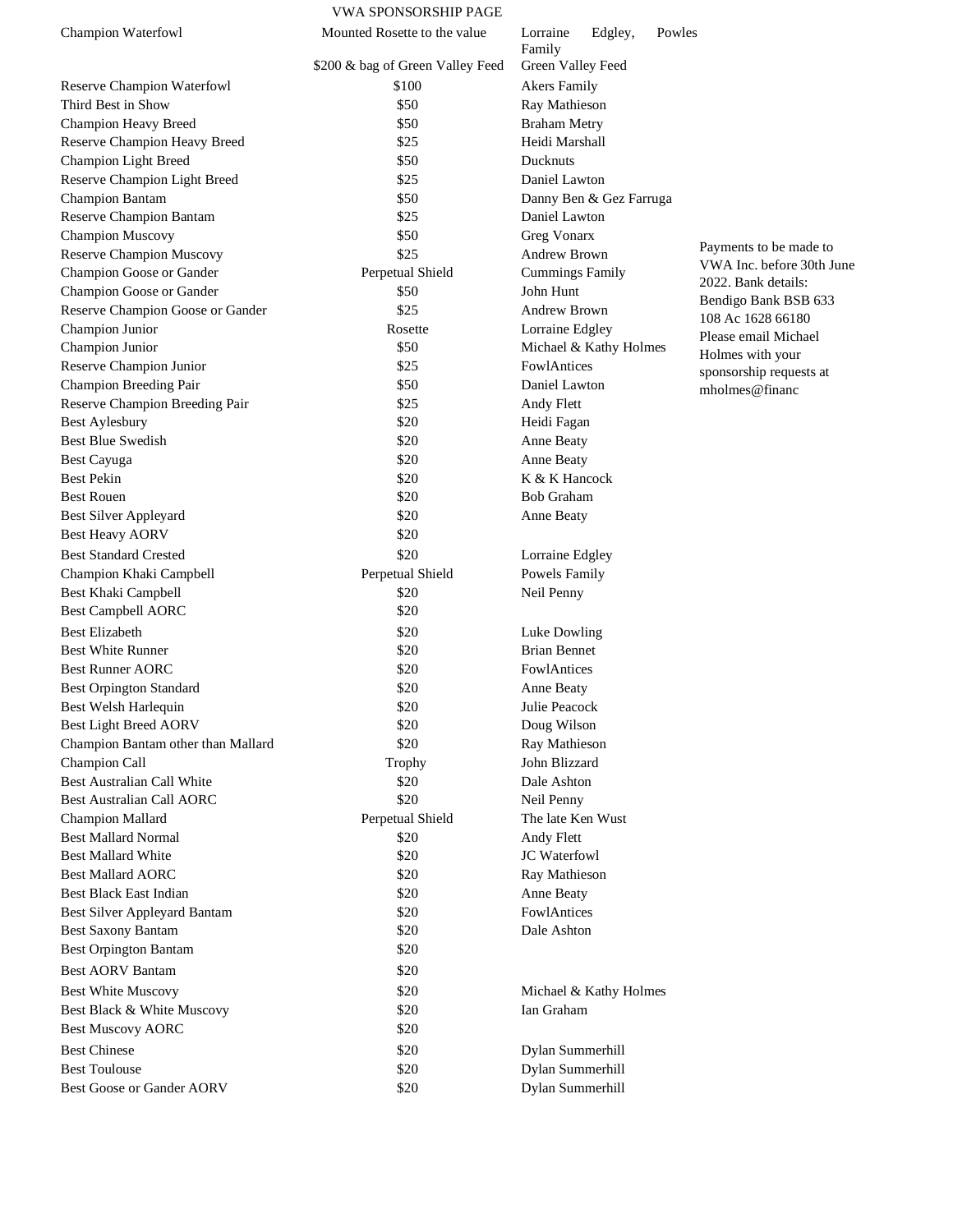